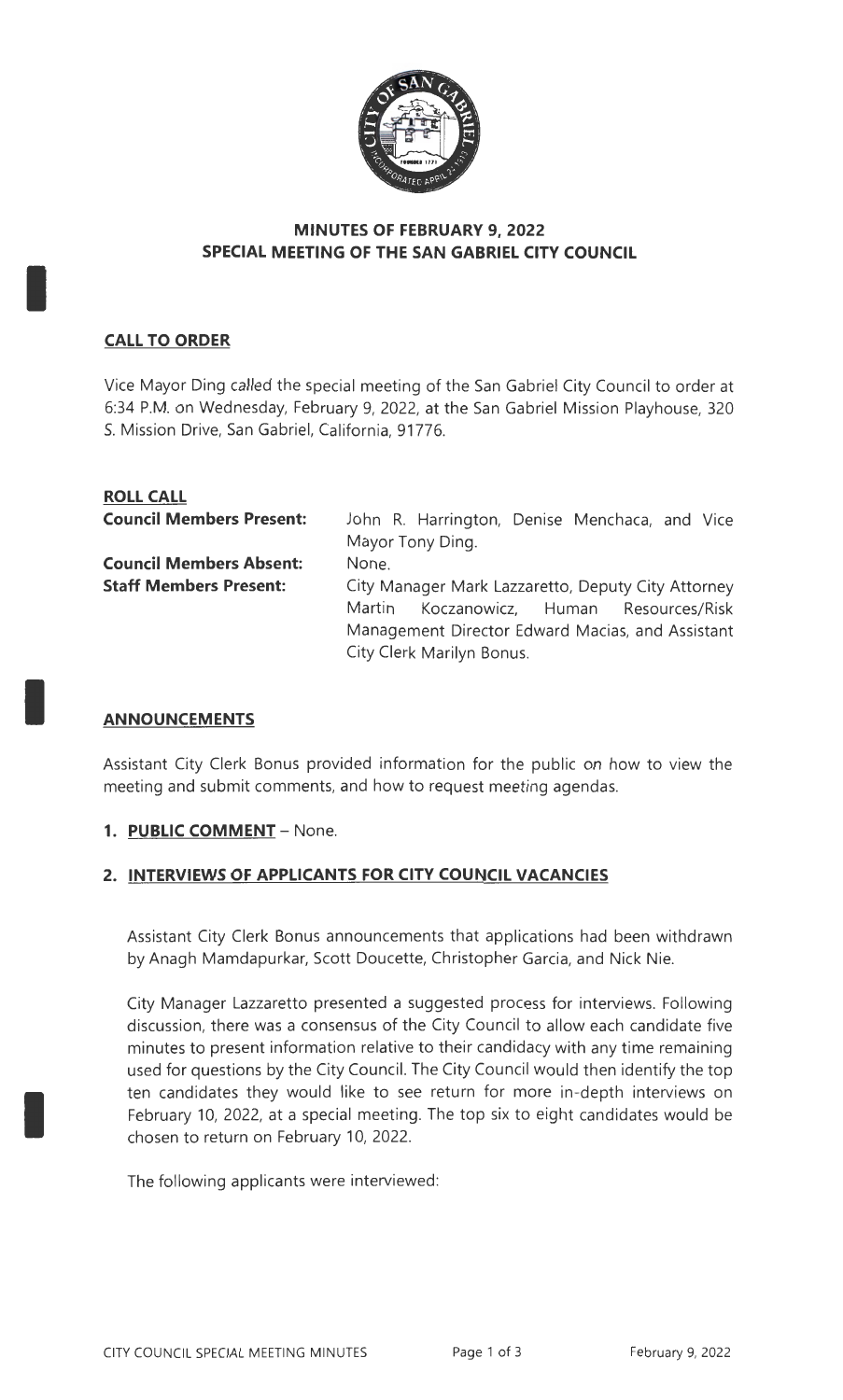- 
- George Carney **Figure 14 Sensings-Nunez** Jeanne Raya
- 
- 
- 
- Richard Hsueh Bridget Prince Jeffrey Welch
- John Wu Chasity Mark Ramos
- Eric Chan Eric Lee
- Juli Costanzo Rodney Luck
	- Sean McMorris
- • Reno Thai
- 
- 
- Carina Rivera
- Erlinda Romo
- -

• Richard Hsueh • Bridget Prince • Jeffrey Welch<br>At the conclusion of the interviews, the City Council cast votes as follows:

| <b>Applicants</b>             | <b>Ding</b> | Harrington   Menchaca |   | <b>Votes</b>   |
|-------------------------------|-------------|-----------------------|---|----------------|
| <b>Richard Hsueh</b>          |             | 1                     |   | $\overline{3}$ |
| Carina Rivera                 | 1           | 1                     | 1 | 3              |
| John Wu                       | 1           | 1                     | 1 | $\overline{3}$ |
| <b>Chasity Jennings-Nunez</b> | 1           |                       | 1 | $\overline{2}$ |
| <b>Sean McMorris</b>          | 1           |                       | 1 | $\overline{2}$ |
| Jeanne Raya                   | 1           |                       |   | $\overline{2}$ |
| <b>Eric Chan</b>              |             | 1                     |   |                |
| Juli Costanzo                 |             | 1                     |   |                |
| Jorge Herrera                 | 1           |                       |   |                |
| Eric Lee                      |             | 1                     |   |                |
| <b>Rodney Luck</b>            |             |                       |   |                |
| <b>Bridget Prince</b>         |             |                       |   |                |
| Erlinda Romo                  |             | 1                     |   |                |
| Reno Thai                     |             |                       | 1 | 1              |
| Jeffrey Welch                 | 1           |                       |   | 1              |
| <b>George Carney</b>          |             |                       |   | $\overline{0}$ |
| <b>Mark Ramos</b>             |             |                       |   | $\overline{0}$ |
| <b>Total</b>                  | 8           | 8                     | 8 | 24             |